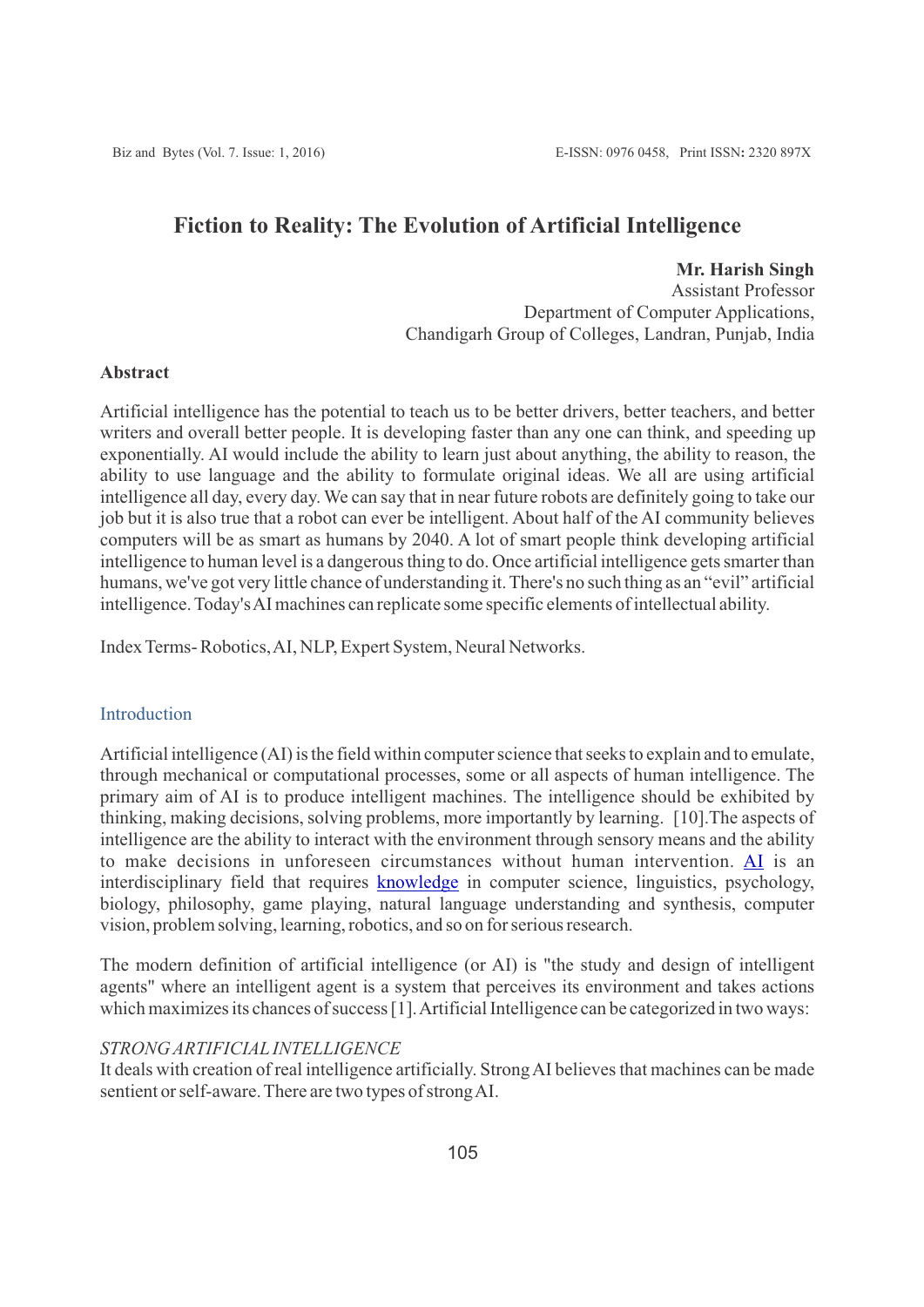i. Human-Like AI- In which the computer program thinks and reasons to the level of humanbeing.

ii. Non Human-Like AI- In which the computer program develops a non-human way of thinking and reasoning.

#### *Weak Artificial Intelligence*

Weak AI does not believe that creating human-level intelligence in machines is possible but AI techniques can be developed to solve many real life problems. That is, the study of mental models implemented on a computer.

#### **History**

The field of AI is considered to have its origin in the publication of British mathematician Alan Turing's (1912–1954) paper "Computing Machinery and Intelligence" (1950). The term itself was coined six years later by mathematician and computer scientist John McCarthy (b. 1927) at a summer conference at Dartmouth College in [New Hampshire](http://www.encyclopedia.com/topic/New_Hampshire.aspx). The earliest approach to AI is called *symbolic* or *classical* AI and is predicated on the hypothesis that every process in which either a human being or a machine engages can be expressed by a string of symbols that is modifiable according to a limited set of rules that can be logically defined [6].

McCulloch and Walter Pitts proposed a model of artificial neurons in 1943. Significance of this work is that each neuron is characterized as being "on" or "off". Switching to an "on" occurred when significant number of neighboring neurons stimulated. McCulloth and Pits showed that any computable function could be computed by network of connected neurons. In 1949, Donald Hebb modified the connection strength between neurons using a simple updating rule what is known as Hebbian learning even today. Marvin Minsky and Dean Edmonds built the first neural network computer called SNARC in 1951. This computer used 3000 vacuum tubes and a network of 40 neurons. Alan Turing introduced the infamous Turing test, machine learning, genetic algorithms, and reinforcement learning.

Artificial Intelligence was formally born in a workshop conducted by IBM at Dartmouth College in 1956. Mc Carthy coined the term Artificial Intelligence. It turns out to be the greatest milestone in the history of artificial intelligence. Newell, Shaw and Simon developed a reasoning programcalled Logic Theorist. It was meant for automatic theorem proving which led the development of Information Processing Language, the first list-processing language. Chomsky's theory of generative grammar influenced Natural Language Processing. Rosenblatt invented perceptrons in 1958. John McCarthy developed LISP, an AI programming language.

Newell and Simson wrote General Problem Sover (GPS) in IPL. It imitated the way humans solve the problems. In 1976, they formulated physical symbol system and claimed that it is sufficient for general intelligent action. Herbert Gelernter developed Geometry Theorem Prover. A.L.Samuel developed checkers program between 1961 and 1965. J.A.Robinson introduced a inference method, resolution in 1965. In the same period DENDRAL, the first knowledge-based expert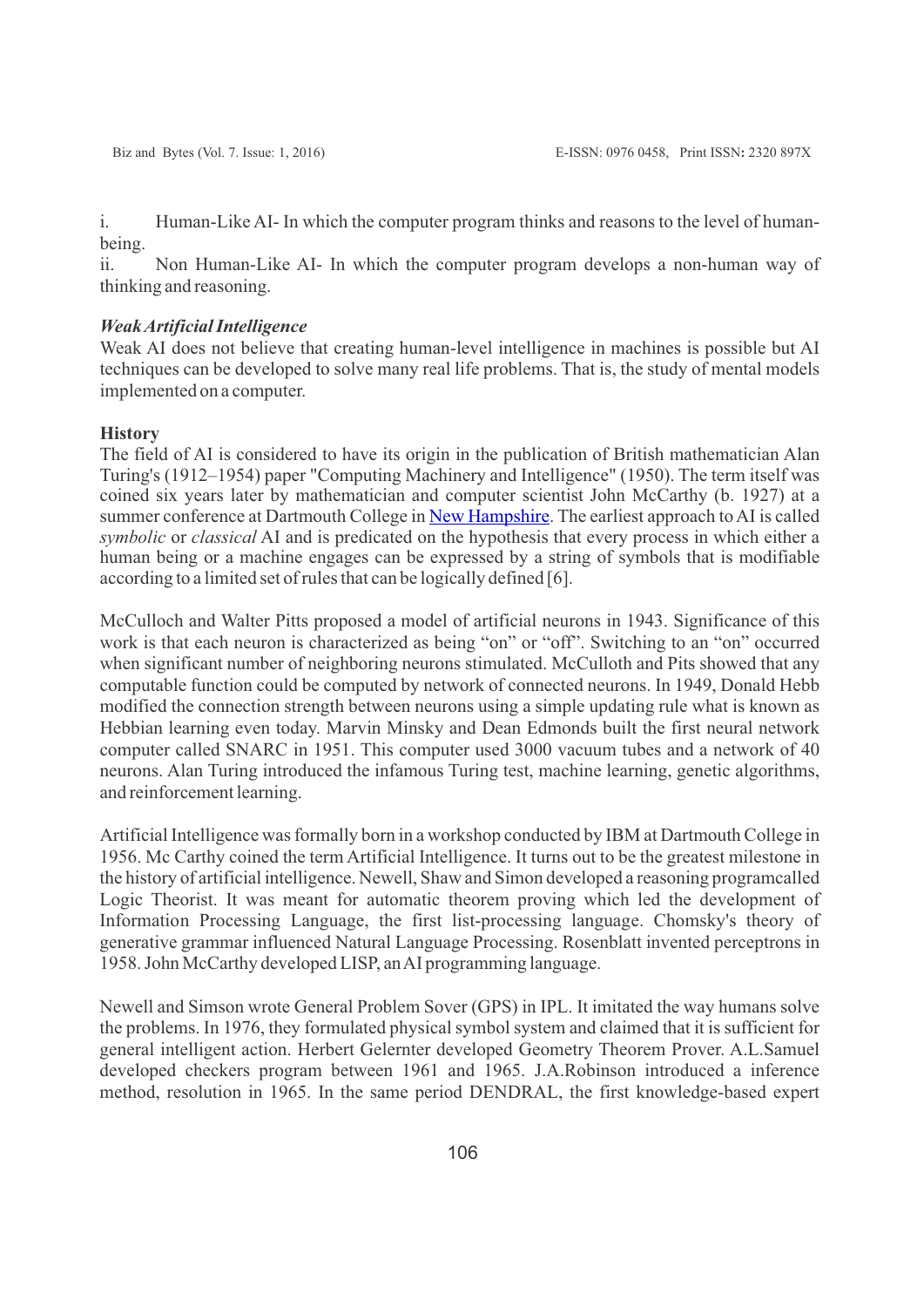system was developed at Stanford University by J.Laderberg, Edward Feigenbaum and Carl Djerassi. DEDNDRAL was to infer molecular structure from the information provided by a mass spectrometer. Feigenbaum, Buchanan and Edward Shortlife developed an expert system called MYCIN to diagnose blood infections. MYCIN used 450 rules acquired from the information given by experts. MYCIN incorporated certainty factors, a calculus of uncertainty [9].

The beginnings of modern AI can be traced to classical philosophers' attempts to describe human thinking as a symbolic system. But the field of AI wasn't formally founded until 1956, at a conference at Dartmouth College, in Hanover, New Hampshire, where the term "artificial intelligence" was coined.

But achieving an artificially intelligent being wasn't so simple. After several reports criticizing progress in AI, government funding and interest in the field dropped off – a period from 1974–80 that became known as the "AI winter." The field later revived in the 1980s when the British government started funding it again in part to compete with efforts by the Japanese.

The field experienced another major winter from 1987 to 1993, coinciding with the collapse of the market for some of the early general-purpose computers, and reduced government funding.

But research began to pick up again after that, and in 1997, IBM's Deep Blue became the first computer to beat a chess champion when it defeated Russian grandmaster Garry Kasparov. And in 2011, the computer giant's question-answering system Watson won the quiz show "Jeopardy!" by beating reigning champions Brad Rutter and Ken Jennings [3].

# **Artificial Intelligence- Research Areas**

The domain of artificial intelligence is huge in breadth and width. While proceeding, we consider the broadly common and prospering research areas in the domain of AI [4, 5]-

### **Gaming**

You can buy machines that can play master level chess for a few hundred dollars. There is some AI in them, but they play well against people mainly through brute force computation--looking at hundreds of thousands of positions. To beat a world champion by brute force and known reliable heuristics requires being able to look at 200 million positions per second.

#### **Speech Recognition**

The process of enabling a computer to identify and respond to the sounds produced in human speech. It is possible to instruct some computers using speech; most users have gone back to the keyboard and the mouse as still more convenient.

### **Natural Language Processing**

It is a field of computer science, artificial intelligence, and computational linguistics concerned with the interactions between computers and human (natural) languages. As such, NLP is related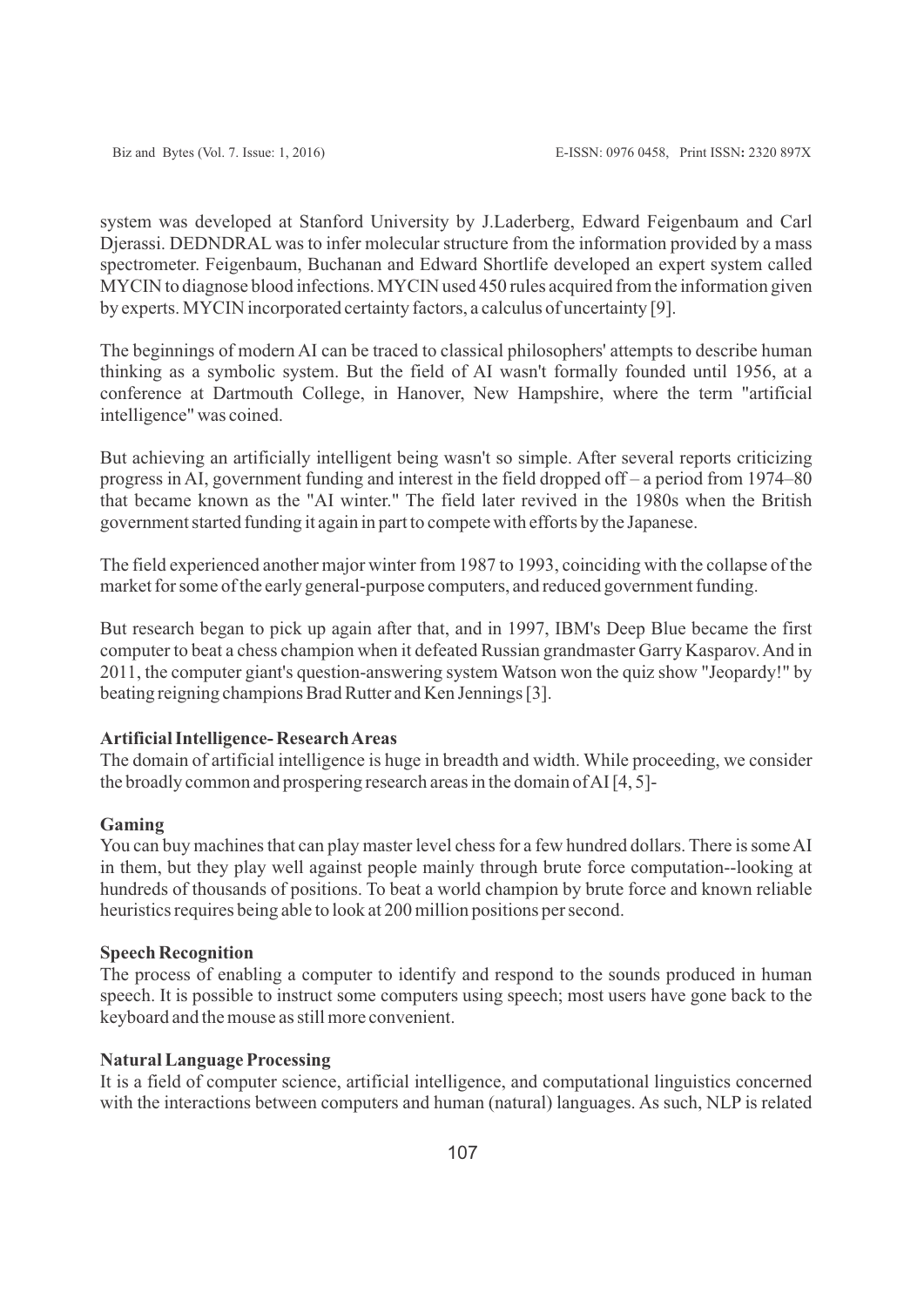to the area of human–computer interaction.

Examples: Google Now feature, speech recognition, Automatic voice output.

# **Neural Networks**

Acomputer system modeled on the human brain and nervous system.

Examples− Pattern recognition systems, such as face recognition, character recognition, handwriting recognition.

# **Robotics**

The field of computer science and engineering concerned with creating robots, devices that can move and react to sensory input. Robotics is one branch of artificial intelligence. Robots are now widely used in factories to perform high-precision jobs such as welding and riveting.

Examples − Industrial robots for moving, spraying, painting, precision checking, drilling, cleaning, coating, and carving, etc.

# **Expert Systems**

An expert system is a computer system that emulates the decision-making ability of a human expert. Expert systems are designed to solve complex problems by reasoning about knowledge, represented primarily as if–then rules rather than through conventional procedural code.

Examples − Flight-tracking systems and Clinical systems.

# **Fuzzy Logic**

Fuzzy Logic (FL) is a method of reasoning that resembles human reasoning. The approach of FL imitates the way of decision making in humans that involves all intermediate possibilities between digital values YES and NO.

The conventional logic block that a computer can understand takes precise input and produces a definite output as TRUE or FALSE, which is equivalent to human's YES or NO.

# PROS AND CONS OF ARTIFICIALINTELLIGENCE

How will AI affect our lives? Artificial intelligence (AI) is the intelligence of machines. It is about designing machines that can think. Researchers also aim at introducing an emotional aspect into them [8].

A. Pros

**i.** With artificial intelligence, the chances of error are almost nil and greater precision and accuracy is achieved.

**ii.** Artificial intelligence finds applications in space exploration. Intelligent robots can be used to explore space.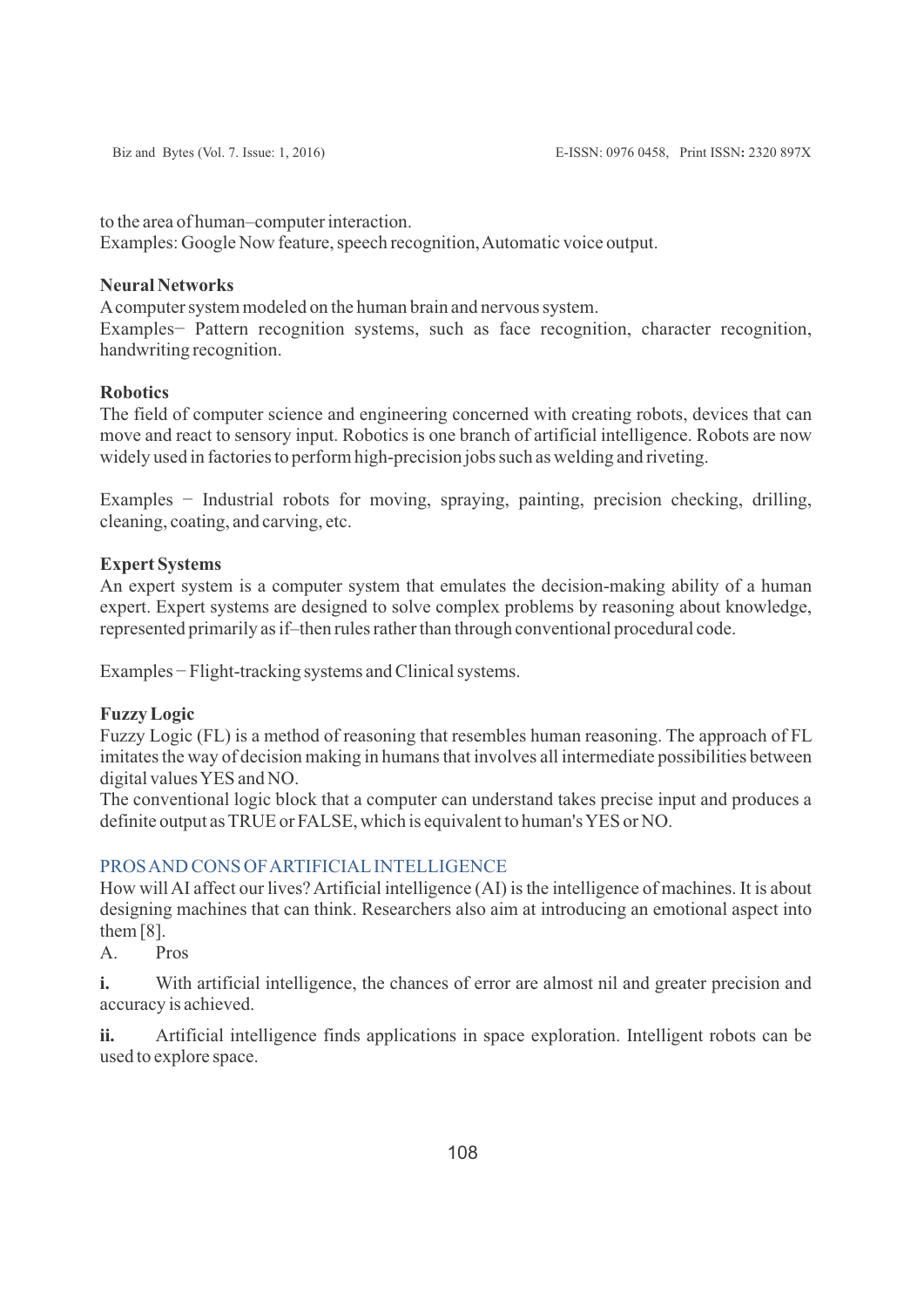**iii.** Intelligent robots can be programmed to reach the Earth's nadirs. They can be used to dig for fuels. They can be used for mining purposes.

**iv.** Intelligent machines can replace human beings in many areas of work. Robots can do certain laborious tasks. Painstaking activities, which have long been carried out by humans can be taken over by the robots.

**v.** Smartphones are a great example of the application of artificial intelligence. In utilities like predicting what a user is going to type and correcting human errors in spelling, machine intelligence is at work. Applications like Siri that act as personal assistants, GPS and Maps applications that give users the best or the shortest routes to take as well as the traffic and time estimates to reach there, use artificial intelligence.

**vi.** Fraud detection in smart card-based systems is possible with the use of AI.

**vii.** Artificial intelligence can be utilized in carrying out repetitive and time-consuming tasks efficiently.

**viii.** Intelligent machines can be employed to do certain dangerous tasks. They can adjust their parameters such as their speed and time, and be made to act quickly, unaffected by factors that affect humans.

**ix.** AI is at work in the medical field too. Algorithms can help the doctors assess patients and their health risks. It can help them know the side effects that various medicines can have.

**x.** The greatest advantage of artificial intelligence is that machines do not require sleep or breaks, and are able to function without stopping. They can continuously perform the same task without getting bored or tired. When employed to carry out dangerous tasks, the risk to human health and safety is reduced.

B. Cons

**i.** One of the main disadvantages of artificial intelligence is the cost incurred in the maintenance and repair. Programs need to be updated to suit the changing requirements, and machines need to be made smarter. In case of a breakdown, the cost of repair may be very high. Procedures to restore lost code or data may be time-consuming and costly.

**ii.** An important concern regarding the application of artificial intelligence is about ethics and moral values. Is it ethically correct to create replicas of human beings? Do our moral values allow us to recreate intelligence? Intelligence is a gift of nature. It may not be right to install it into a machine to make it work for our benefit.

**iii.** Machines may be able to store enormous amounts of data, but the storage, access, and retrieval is not as effective as in case of the human brain. They may be able to perform repetitive tasks for long, but they do not get better with experience, like humans do.

**iv.** They are not able to act any different from what they are programmed to do. Though this is mostly seen as an advantage, it may work the other way, when a situation demands one to act in way different from the usual. Machines may not be as efficient as humans in altering their responses depending on the changing situations.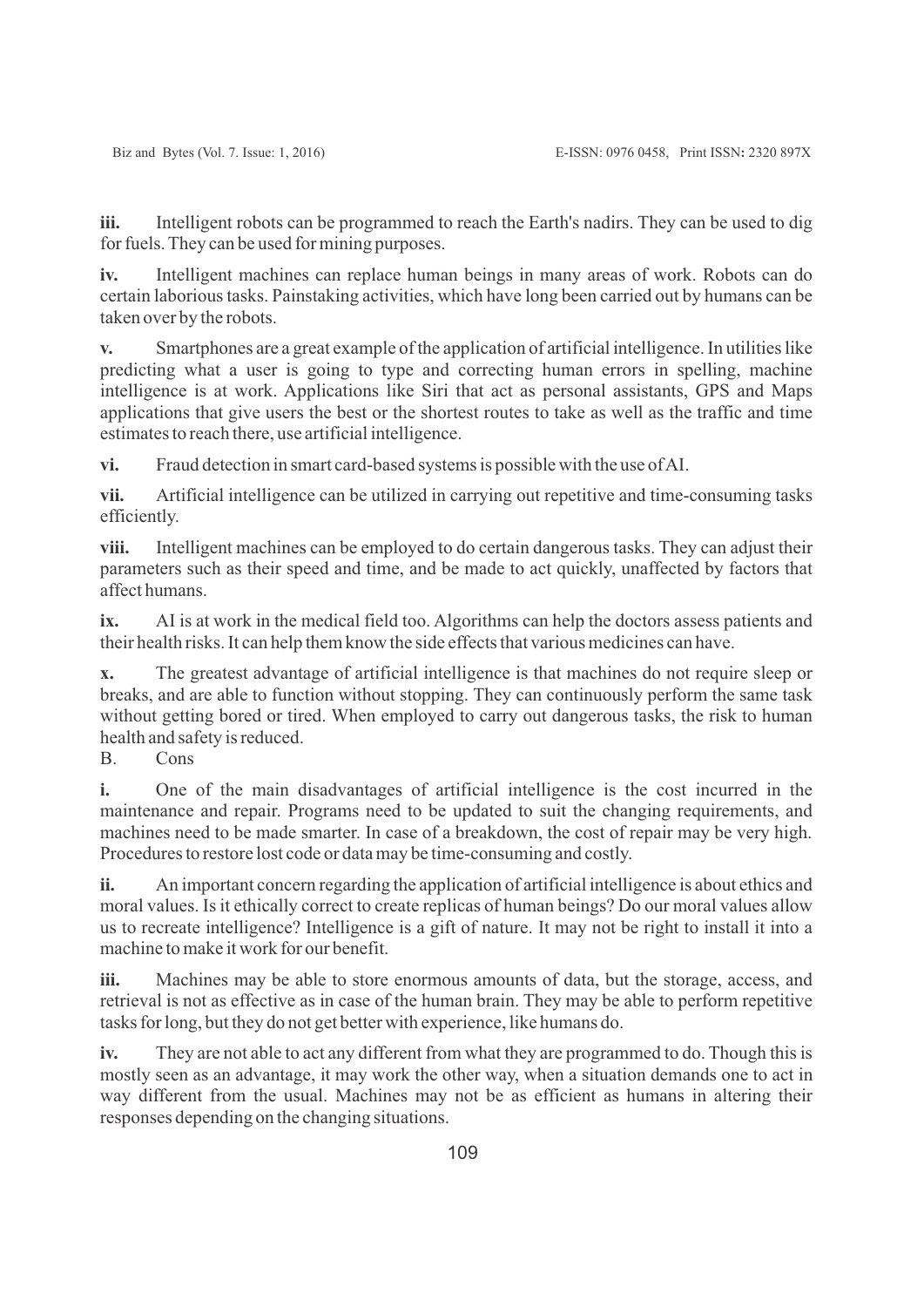**v.** The idea of machines replacing human beings sounds wonderful. It appears to save us from all the pain. But is it really so exciting? Ideas like working wholeheartedly, with a sense of belonging, and with dedication have no existence in the world of artificial intelligence. Imagine robots working in hospitals. Do you picture them showing the care and concern that humans would? Do you think online assistants (avatars) can give the kind of service that a human being would? Concepts such as care, understanding, and togetherness cannot be understood by machines, which is why, how much ever intelligent they become, they will always lack the human touch.

**vi.** If robots begin to replace humans in every field, it will eventually lead to unemployment. People will be left with nothing to do. So much empty time may result in its destructive use. Thinking machines will govern all the fields and populate the positions that humans occupy, leaving thousands of people jobless.

**vii.** If the control of machines goes in the wrong hands, it may cause destruction. Machines won't think before acting. Thus, they may be programmed to do the wrong things, or for mass destruction.

**viii.** Apart from all these cons of AI, there is a fear of robots superseding humans. Ideally, human beings should continue to be the masters of machines. However, if things turn the other way round, the world will turn into chaos. Intelligent machines may prove to be smarter than us, they might enslave us and start ruling the world.

It should be understood that artificial intelligence has several pros but it has its disadvantages as well. Its benefits and risks should be carefully weighed before employing it for human convenience. Or, in the greed to play God, man may destroy himself [8].

### **Challenges**

The real challenge of AI is to understand how natural intelligence works. Developing AI isn't like building an artificial heart- scientists don't have a simple, concrete model to work from. It is true that AI does not yet achieve its ultimate goal [7]. Still AI systems could not defeat even a three year old child on many counts: ability to recognize and remember different objects, adapt to new situations, understand and generate human languages, and so on. The main problem is that we, still could not understand how human mind works, how we learn new things, especially how we learn languages and reproduce them properly.

### **Future of Ai**

AI is the best field for dreamers to play around. It must be evolved from the thought that making a human-machine is possible. Though many conclude that this is not possible, there is still a lot of research going on in this field to attain the final objective. There are inherent advantages of using computers as they do not get tired or loosing temper and are becoming faster and faster. Only time will say what will be the future of AI: will it attain human-level or above human-level intelligence or not.